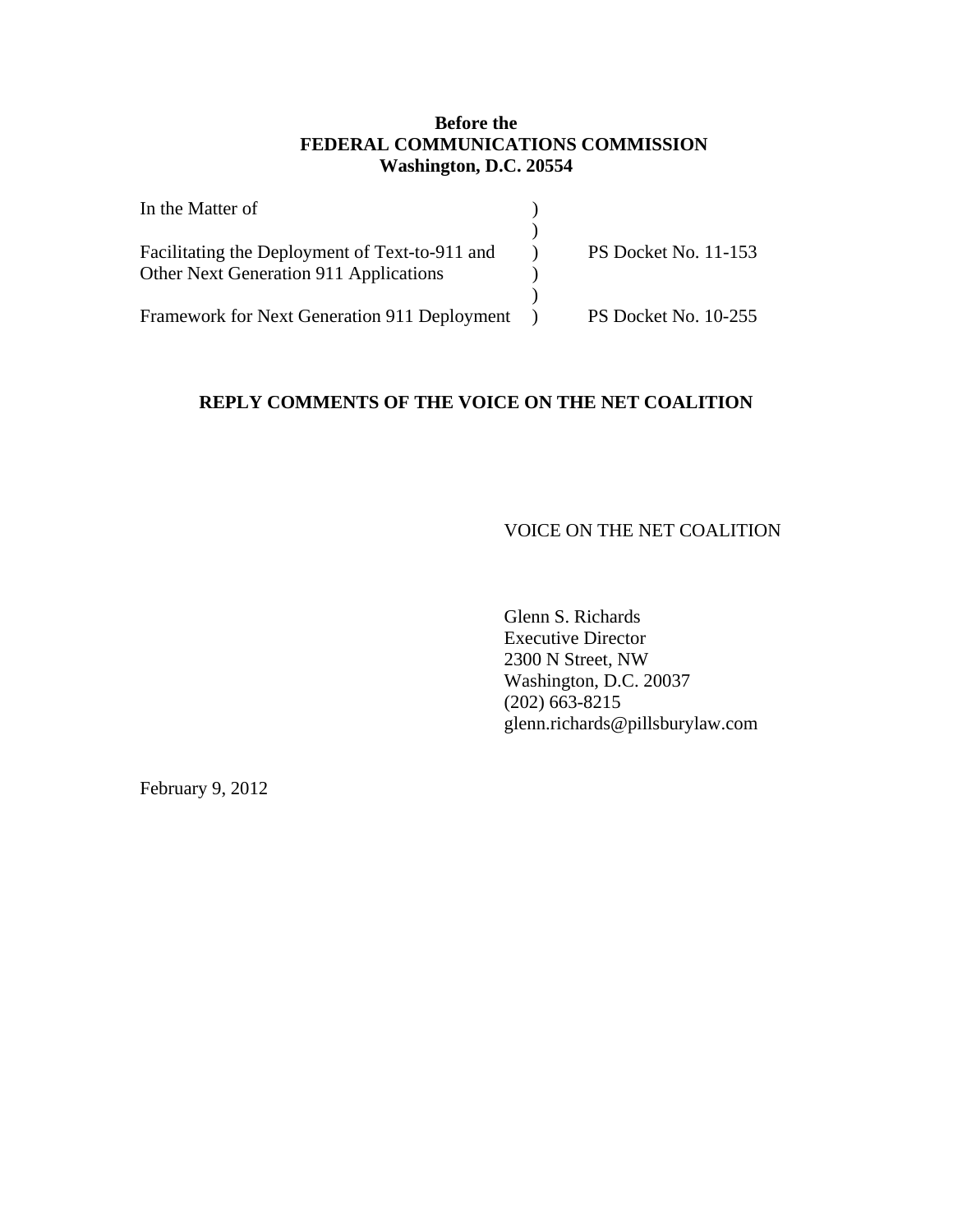|  | <b>Table of Contents</b>                                                                                                                                |  |
|--|---------------------------------------------------------------------------------------------------------------------------------------------------------|--|
|  |                                                                                                                                                         |  |
|  |                                                                                                                                                         |  |
|  | A. Voluntary Standards Developed by Industry Experts Should Pave the Way for NG                                                                         |  |
|  | B. Short-Term Requirements and Premature Regulation of Industry Would Impede                                                                            |  |
|  | C. An E911 Technical Advisory Group Should be Established to Resolve Location<br>Availability and Accuracy Issues Associated with Locating Applications |  |
|  |                                                                                                                                                         |  |
|  | E. The Commission Should not Adopt RTT as an Accessibility Solution for Voice                                                                           |  |
|  |                                                                                                                                                         |  |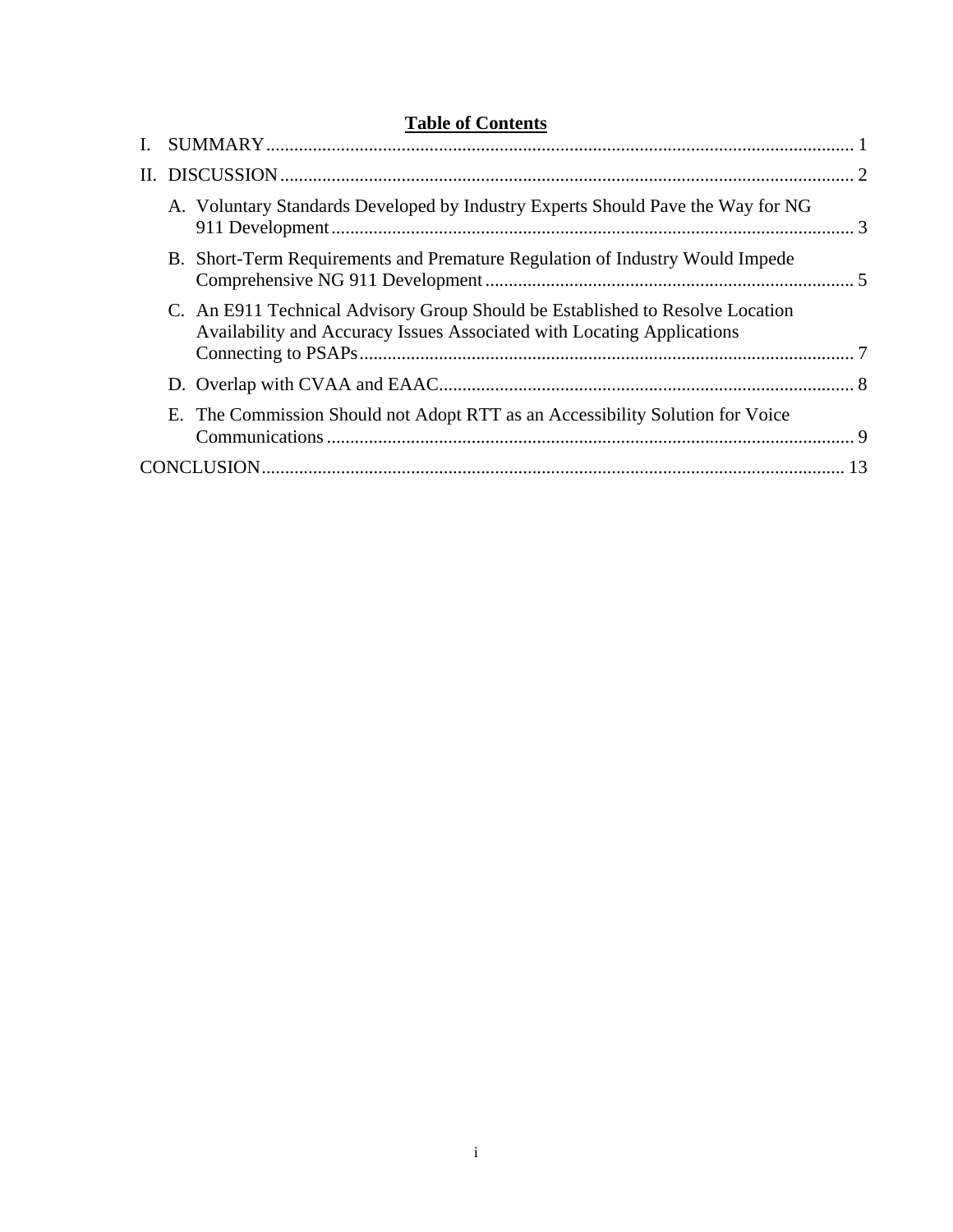# **Before the FEDERAL COMMUNICATIONS COMMISSION Washington, D.C. 20554**

| In the Matter of                               |                             |
|------------------------------------------------|-----------------------------|
|                                                |                             |
| Facilitating the Deployment of Text-to-911 and | <b>PS Docket No. 11-153</b> |
| Other Next Generation 911 Applications         |                             |
|                                                |                             |
| Framework for Next Generation 911 Deployment   | PS Docket No. 10-255        |

# **REPLY COMMENTS OF THE VOICE ON THE NET COALITION**

The Voice on the Net Coalition  $(VON)^1$  hereby submits this reply to initial comments filed in response to the Notice of Proposed Rulemaking (NPRM) in the abovereferenced proceeding.<sup>2</sup> VON acknowledges the efforts of Commission staff for the hard work that goes into this very important topic. VON recognizes that the successful transition to the Next Generation 911 (NG 911) will have countless benefits for consumers and emergency service providers, and VON members are leaders in the development of IP-based products, services and applications that will eventually enable the use of voice, text, and imaging in emergency communications.

## **I. SUMMARY**

1

VON and its members have worked closely with the National Emergency Number Association ("NENA") and other standards development organizations to ensure that the transition to NG 911 is feasible and as seamless as possible. To accomplish this goal, the

<sup>&</sup>lt;sup>1</sup> The VON Coalition works to advance regulatory policies that enable Americans to take advantage of the potential of IP enabled communications. Its members – AT&T, Broadvox, BT, Cloud Communications Alliance, Google, iBasis, Microsoft, Nextiva, Skype, Vonage, and Yahoo – are developing and delivering voice and other communications applications that may be used over the Internet.<br><sup>2</sup> In the Matter of Eacilitating the Deployment of Text-to-911 and Other Next Generation 911

In the Matter of Facilitating the Deployment of Text-to-911 and Other Next Generation 911 Applications, *et al.*, *Notice of Proposed Rulemaking*, FCC 11-134 (Sep. 22, 2011) ("NPRM"); Facilitating the Deployment of Text-to-911 and Other Next Generation 911 Applications; Framework for Next Generation 911 Deployment, 76 Fed. Reg. 63257 (Oct. 12, 2011).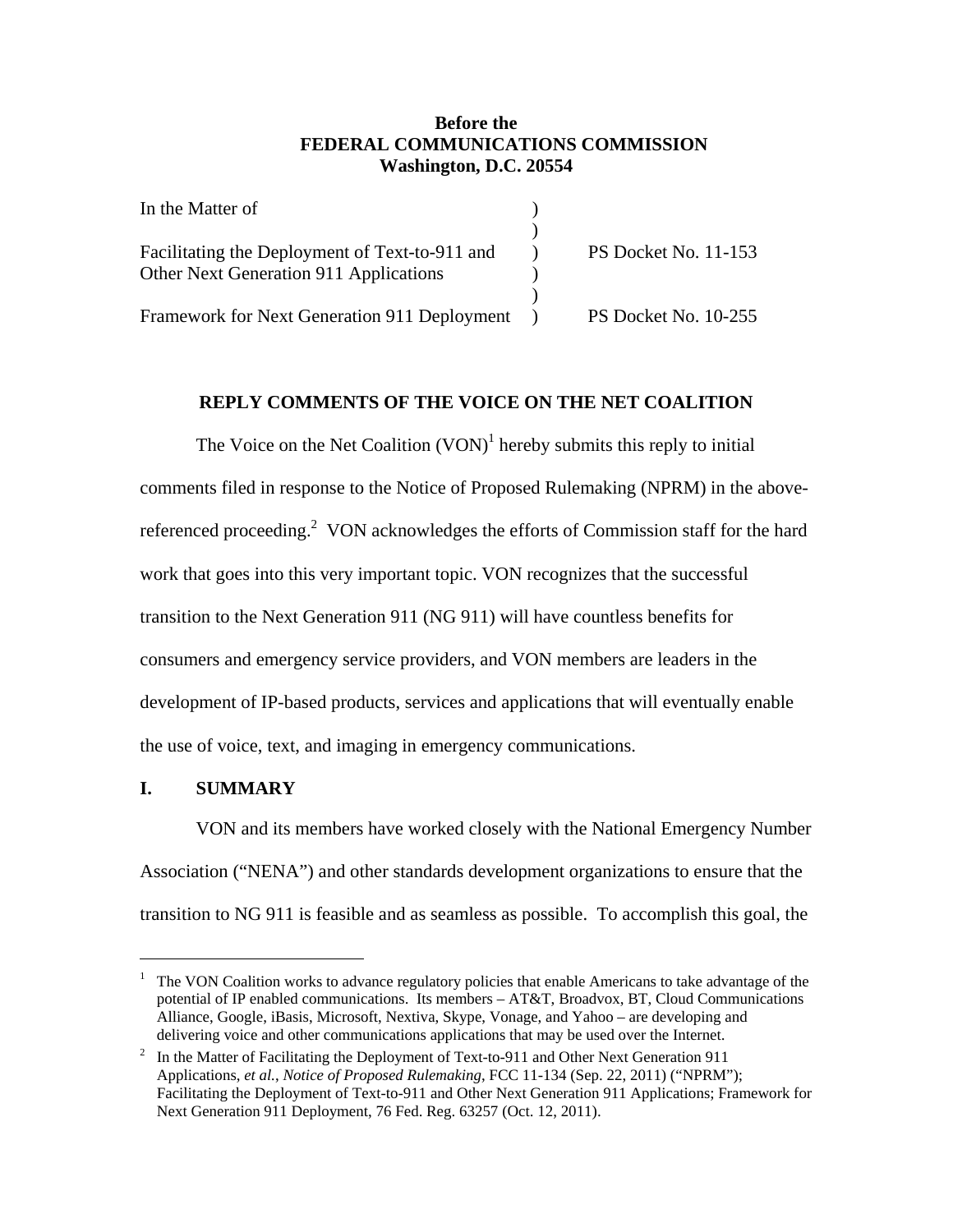transition from the legacy 911 architecture to new, IP-enabled networks must involve a step-by-step process with involvement by all stakeholders. Broad participation by regulatory bodies, telecommunications service providers, emergency service providers and standards organizations will ensure that the 911 system is functional, uniform, practical and serving the daily needs of consumers and emergency service providers.

 VON urges the Commission to take a measured approach with respect to standards development for NG 911. Regulator-imposed deadlines and timelines are not likely to expedite the process, which is best left to industry experts. And short-term or interim obligations are also a bad idea because they would divert time and resources away from developing long-term solutions. The Commission should instead focus on PSAP readiness for NG 911 development.

#### **II. DISCUSSION**

 $\overline{a}$ 

In the NPRM, the Commission thoughtfully considers both short-term and longterm mechanisms for implementing text-to-911 capabilities, and creating functionality for photographic, video and other visual communications in a NG 911 system. Undoubtedly, text-to-911 functionality will benefit all consumers and particularly, as the Commission notes, those with disabilities. It is important to develop text-to-911 quickly, but also responsibly. Significant technological and operational work is needed to achieve interoperability with NG  $911<sup>3</sup>$ 

Commenters generally agree on two main points with respect to the transition to NG 911. First, it is a very complicated and expensive process,<sup>4</sup> particularly if the current

<sup>3</sup> *See, e.g.,* NENA Baseline Next Generation 9-1-1 Description, *available at*  http://www.nena.org/resource/resmgr/Docs/NENA\_Baseline\_NG9-1-1.pdf (describing the minimum technological capabilities needed for NG 911). 4 *See, e.g.*, Comments of Motorola at 4; Comments of MetroPCS at 6; Comments of Level 3 at 12.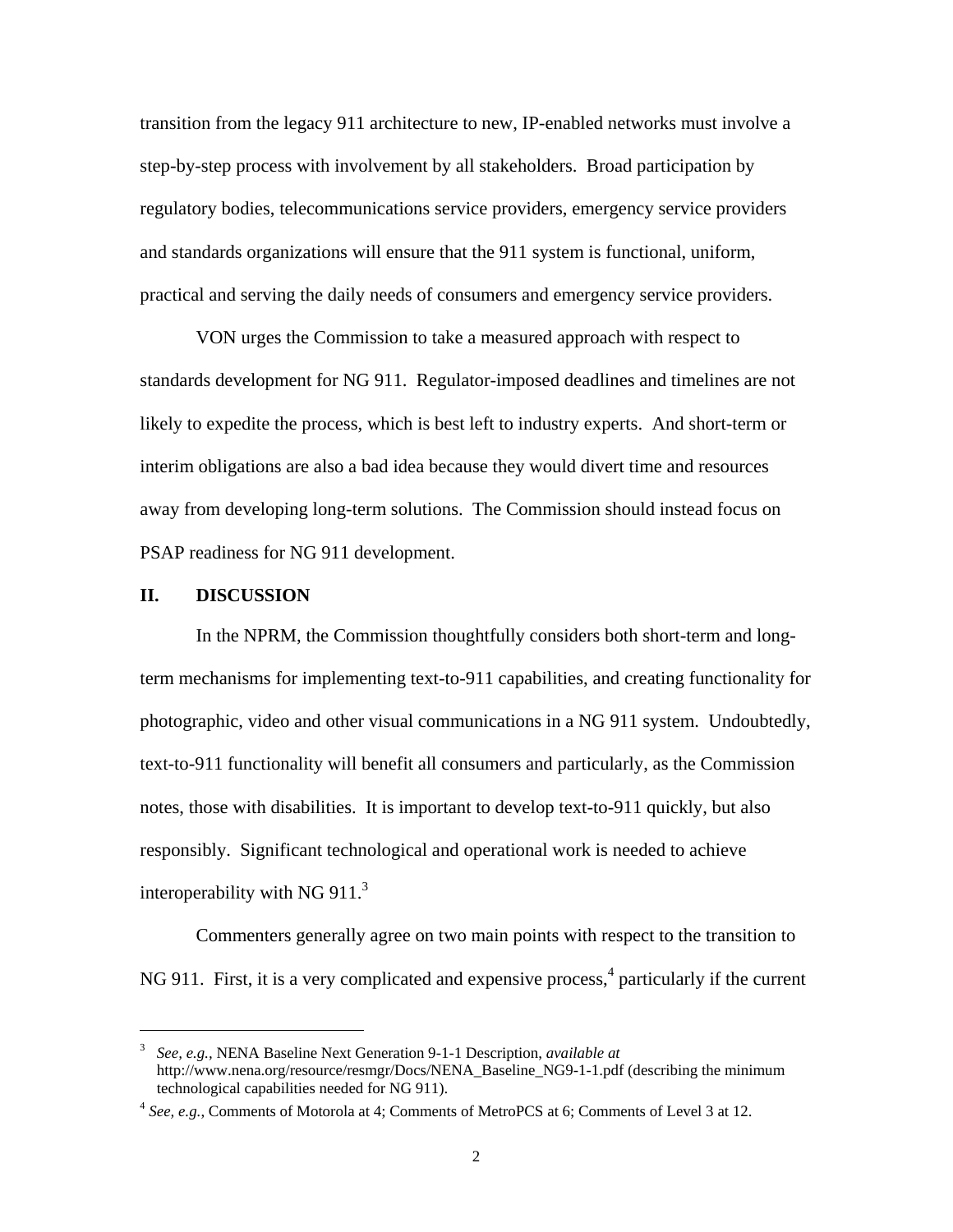PSAP structure is maintained. Second, the Commission must not impose requirements beyond what the industry and the 911 infrastructure are capable of technically and economically.<sup>5</sup> As VON has urged before in the initial phase of this proceeding, NG 911 deployment should be as simple as possible and addressed in a methodical fashion, first ensuring that voice telecommunications and interconnected voice over Internet protocol (VoIP) communications are functional on the new network, before text and other "secondary" communications (e.g. photographic, video, etc.) are addressed.<sup>6</sup>

The VON Coalition argues specifically that a) industry experts should pave the way for NG 911; b) the Commission should not extend short-term 911 obligations to IPbased data services and messaging; c) an E911 Technical Advisory Group ("ETAG") should be established for resolving the location availability and accuracy issues associated with locating applications that connect to PSAPs; d) to the extent the Commission seeks to explore issues raised therein, it should request comments on the Emergency Access Advisory Committee's ("EAAC") recommendations; and e) the Commission should not adopt Real-Time Text ("RTT") as an accessibility solution.

## **A. Voluntary Standards Developed by Industry Experts Should Pave the Way for NG 911 Development**

The Commission asks whether it should impose deadlines or timetables with regard to standards development.<sup>7</sup> The Commission should not take a regulatory stance on standards development. Instead, the Commission should encourage industry actors, PSAPs and emergency service providers to work together in developing standards and an implementation timeline. These entities are best situated to develop a consensus-based

<u>.</u>

<sup>&</sup>lt;sup>5</sup> *See, e.g.*, Comments of Rural Cellular Association at 10 ("... the Commission should instead take this opportunity to proceed with goals grounded in market realities.").

<sup>&</sup>lt;sup>6</sup> See Comments of the Voice on the Net Coalition, PS Docket No. 10-255 (filed Feb. 28, 2011).

 $7$  NPRM at ¶ 89.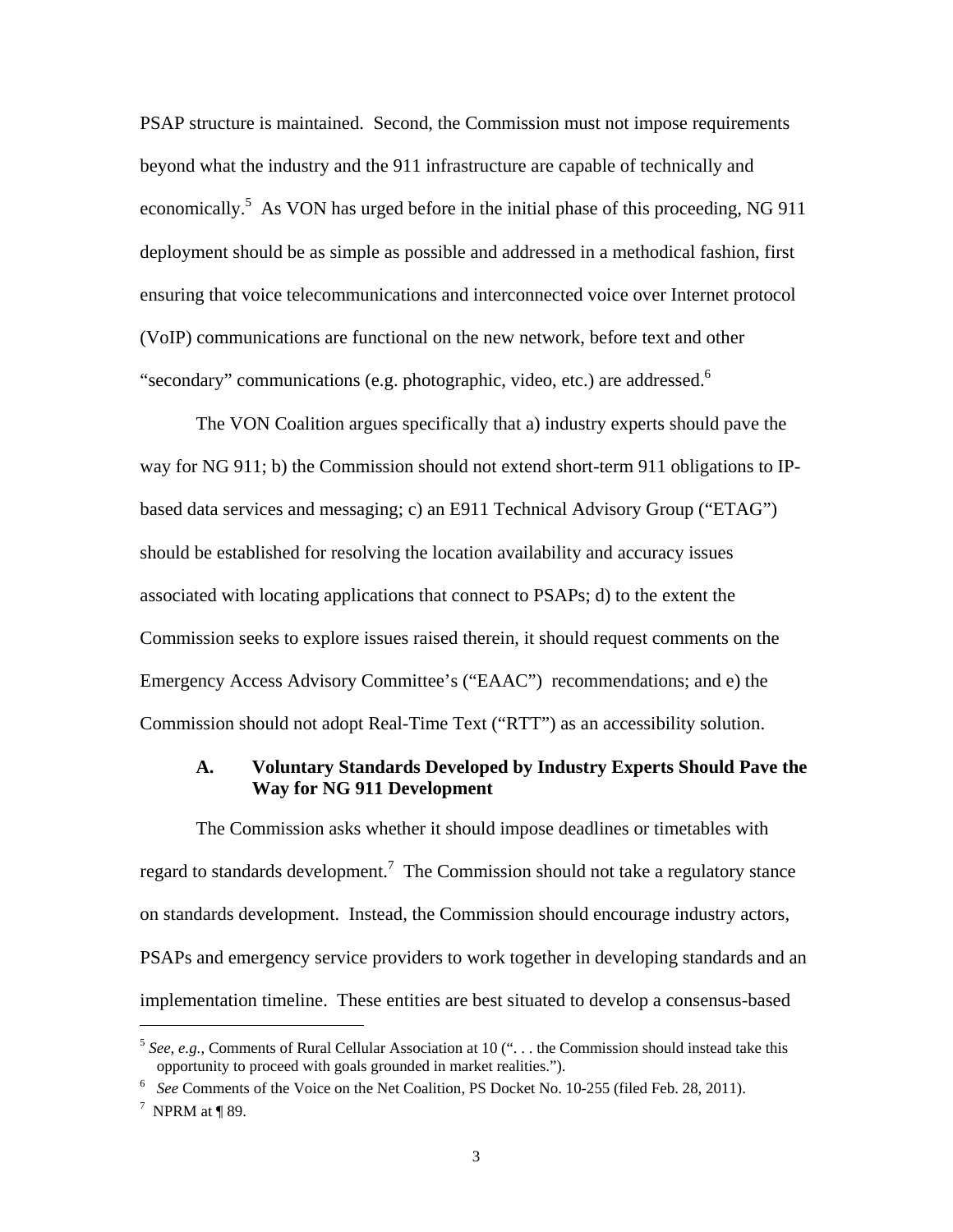and workable NG 911 architecture that, with the support of the Commission, can be rolled-out in a reasonable timeline and ensure the greatest reliability and uniformity of text-to-911 and other NG 911 communications.<sup>8</sup> Much good work has been, and will continue to be, developed on a voluntary basis within the standards bodies responsible for these critical communications.<sup>9</sup>

There is broad consensus among commenters that the Commission should rely upon industry experts to develop NG 911. $^{10}$  The Commission should be careful not to repeat the approach taken in the wireless E911 docket, where rules and deadlines were waived and delayed repeatedly. This experience illustrates that arbitrary timelines are costly and unnecessary. But the Commission should also resist the urge to rely heavily on the views of one particular technology or one particular vendor.<sup>11</sup> Rather, the Commission would benefit from the input of a broad set of industry participants through industry working groups and voluntary standards.

The timelines and benchmarks the Commission proposes to adopt are premature. The standards organizations tasked with addressing NG 911 issues are hard at work and the establishment of government-imposed deadlines will not hasten the process.<sup>12</sup> Given

<sup>8</sup> *See* NPRM at ¶ 83 (asking what role the Commission should play in developing standards and implementation timelines). 9 *See* Comments of Sprint Nextel at 20 ("Standards organizations have been working for several years on

developing appropriate standards for NG9-1-1, and these efforts continue to move forward without the imposition of a mandatory timetable."); *See also* Comments of ATIS at 19 (stating that there is no need for Commission action to align the standards efforts of the relevant organizations).

<sup>&</sup>lt;sup>10</sup> See, e.g., Comments of APCO at 3-4, Comments of NENA at 3-4; Comments of Sprint Nextel at 20; Comments of Verizon and Verizon Wireless at 6; Comments of ATIS at 17. 11 *See* ATIS Interim Non-Voice Emergency Services (INES) Report and Recommendations (filed Dec. 20,

<sup>2011)</sup> at 6 (noting that ATIS INES is not focusing on specific vendor implementations and will not endorse a particular vendor implementation). 12 *See id.*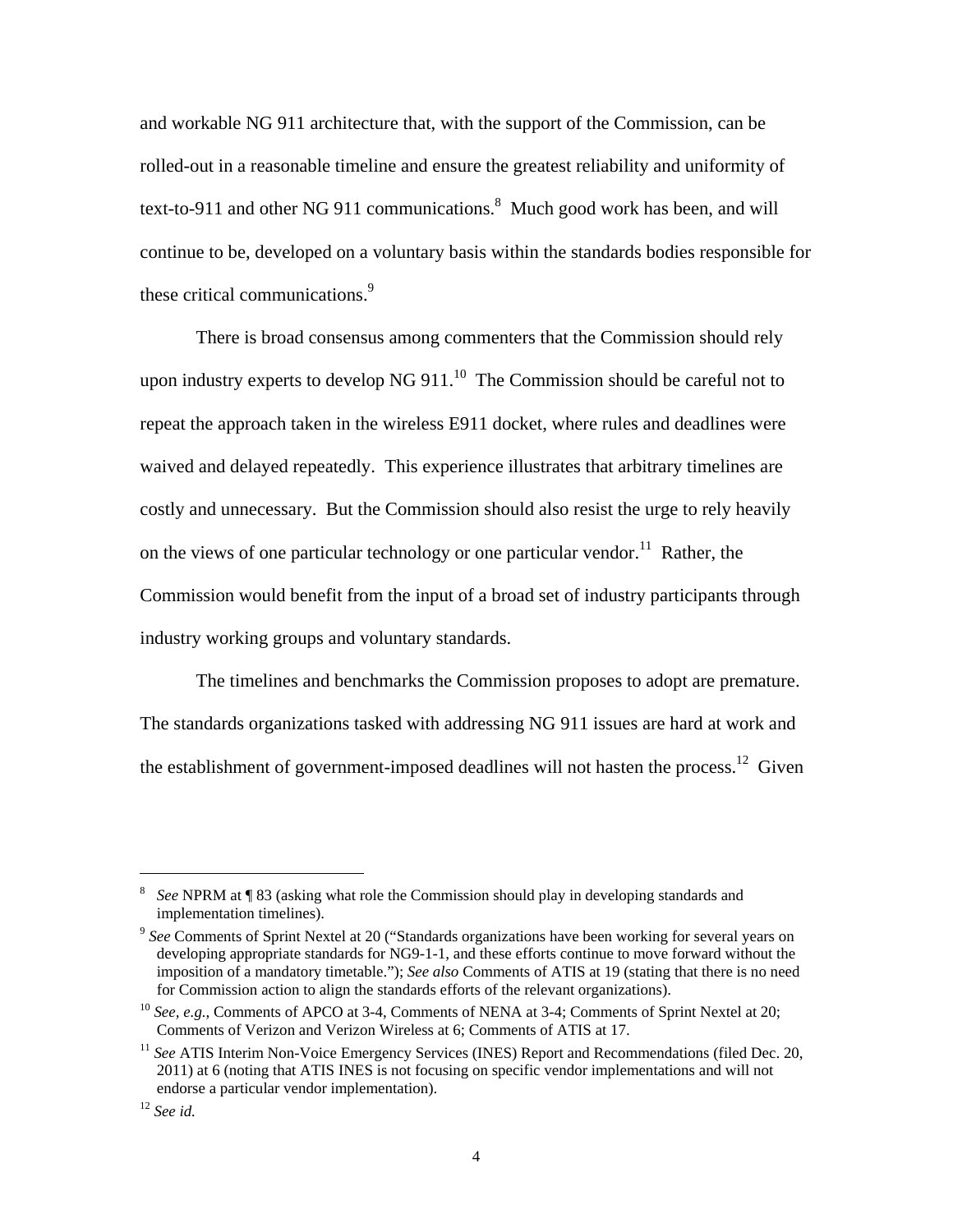the numerous technical and operational challenges these organizations face, a better role for the Commission would be to monitor their progress.

# **B. Short-Term Requirements and Premature Regulation of Industry Would Impede Comprehensive NG 911 Development**

The Commission should not require adoption of interim solutions that involve retrofitting IP technology to the legacy 911 network.<sup>13</sup> These solutions may not be possible in some instances and would likely divert human and financial resources from development of new technological solutions. $14$  The benefits of such a mandate would not outweigh the costs.<sup>15</sup>

Instead, the Commission should encourage PSAPs and communications service providers to develop the infrastructure to support long-term NG 911 innovation. PSAPs must have the capabilities to receive and interpret IP communications and new forms of media, otherwise regulation of and compliance by communications providers will be meaningless. Coordinated development is preferable because if industry gets too far ahead with NG 911 solutions, PSAPs might not be prepared. In one interesting example of coordinated development, the University of Maryland has already developed a software application downloadable by students or university employees that allows for real-time video, text and image streaming between the university's PSAP and the application user.<sup>16</sup>

<sup>&</sup>lt;sup>13</sup> *See* NPRM at  $\P$  4, 34; Comments of CTIA at 6-11.<br><sup>14</sup> *See* Comments of 4G Americas at 9; Comments of AT&T at iii, 6 (noting that Sweden took an interim approach, which took years to develop and produced results far short of the goals set for truly next generation emergency communications).

<sup>&</sup>lt;sup>15</sup> *See* Comments of Blooston Rural Carriers at 4.<br><sup>16</sup> *See* Lee Tune, *University of Maryland M-Urgency App Streams Emergency Information*, UMD News Desk (Jan. 25, 2012).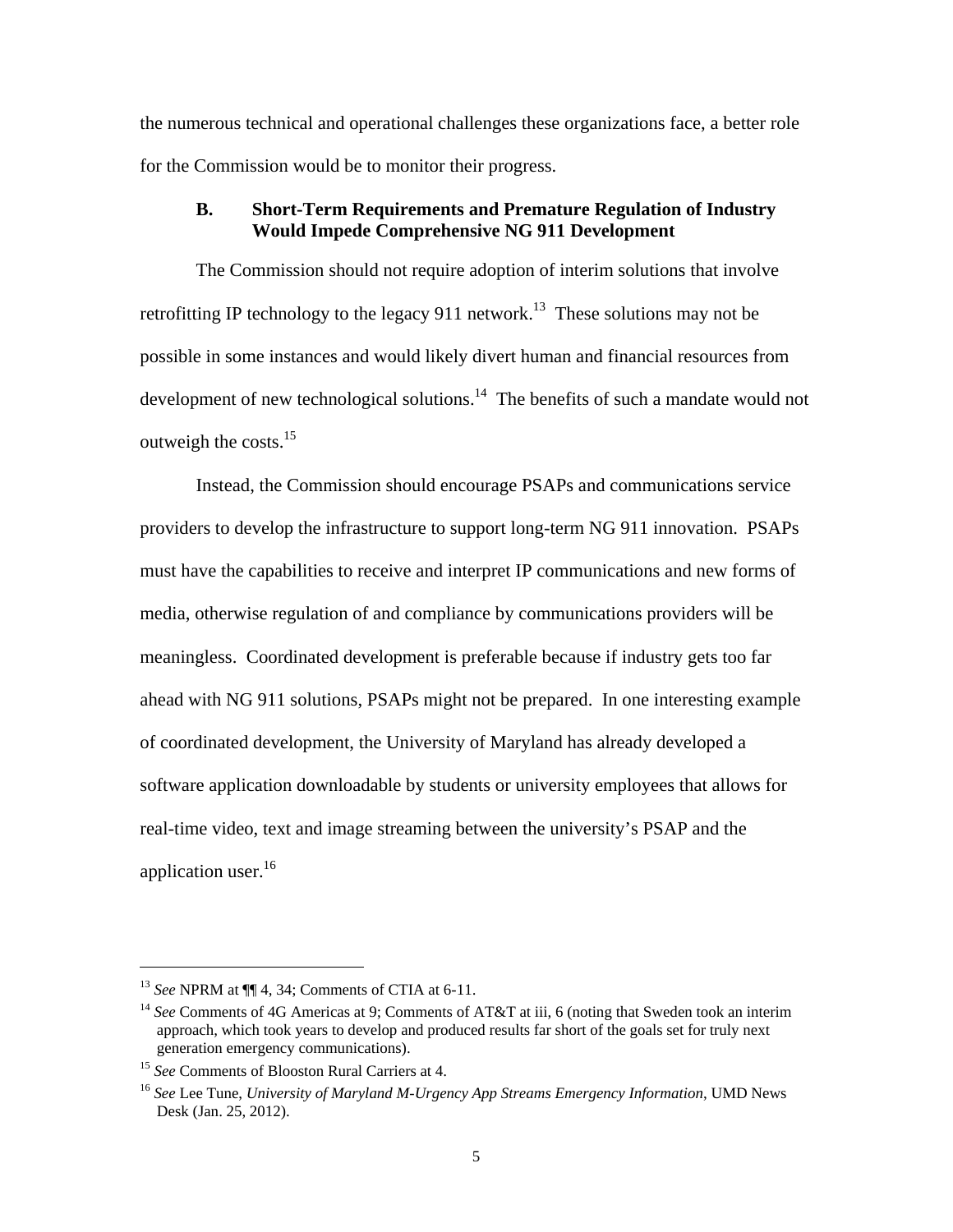A recent cost study by the Commission illustrates that, in general, PSAPs have far to go before they can connect to the NG 911 network.<sup>17</sup> The study finds that the cost of upgrading PSAP connectivity over a ten-year period will likely range from about \$1.44 billion to \$2.68 billion.<sup>18</sup> Thus, state governments in general will need to bear significant transition costs over a significant period of time to connect their PSAPs. Industry should not be required to comply with mandates to bring networks into compatibility with NG 911 when it is uncertain when, how, and to what extent PSAPs will be able to receive NG 911 communications.<sup>19</sup> Even so, VON supports smart efforts to ensure the end result is achieved as quickly as possible. Therefore, VON echoes AT&T's recommendation to encourage the creation of Advanced Regional 911 Centers in order to cut down on transition costs and expedite deployment on the PSAP side.<sup>20</sup>

The Commission is right to encourage "coordination, cooperation and planning" in order to ensure that there is funding for the transition; that regulatory impediments are removed; and that technological changes are implemented.<sup>21</sup> As T-Mobile points out, the Commission should avoid the kind of fragmented implementation that characterized the E911 transition, where mandates were placed only on wireless carriers.<sup>22</sup> Rather, the Commission's handling of the Commercial Mobile Alert System (CMAS) development is

<sup>&</sup>lt;sup>17</sup> Federal Communications Commission, White Paper: A Next Generation 911 Cost Study: A Basis for Public Funding Essential to Bringing a Nationwide Next Generation 911 Network to America's Communications Users and First Responders, Public Safety and Homeland Security Bureau (September 2011) *available at* http://hraunfoss.fcc.gov/edocs\_public/attachmatch/DOC-309744A1.pdf.

<sup>18</sup> *Id.* at 7, 9.

<sup>&</sup>lt;sup>19</sup> *See, e.g.*, Comments of TIA at 11. VON agrees with the comments of CTIA that PSAPs should signal readiness with NG 911 through a statewide certification process. Comments of CTIA at 15.

<sup>20</sup> Comments of AT&T at vi, 19.

<sup>21</sup> *See* NPRM at ¶¶ 92-100; *see also* NENA, A Policy Maker Blueprint for Transitioning to the Next Generation 9-1-1 System: Issues and Recommendations for State and Federal Policy Makers to Enable NG9-1-1 (September 2008) *available at* http://www.nena.org/resource/resmgr/ng9-1-1\_project/ng9-1- 1policymakerblueprintt.pdf. 22 Comments of T-Mobile at 5.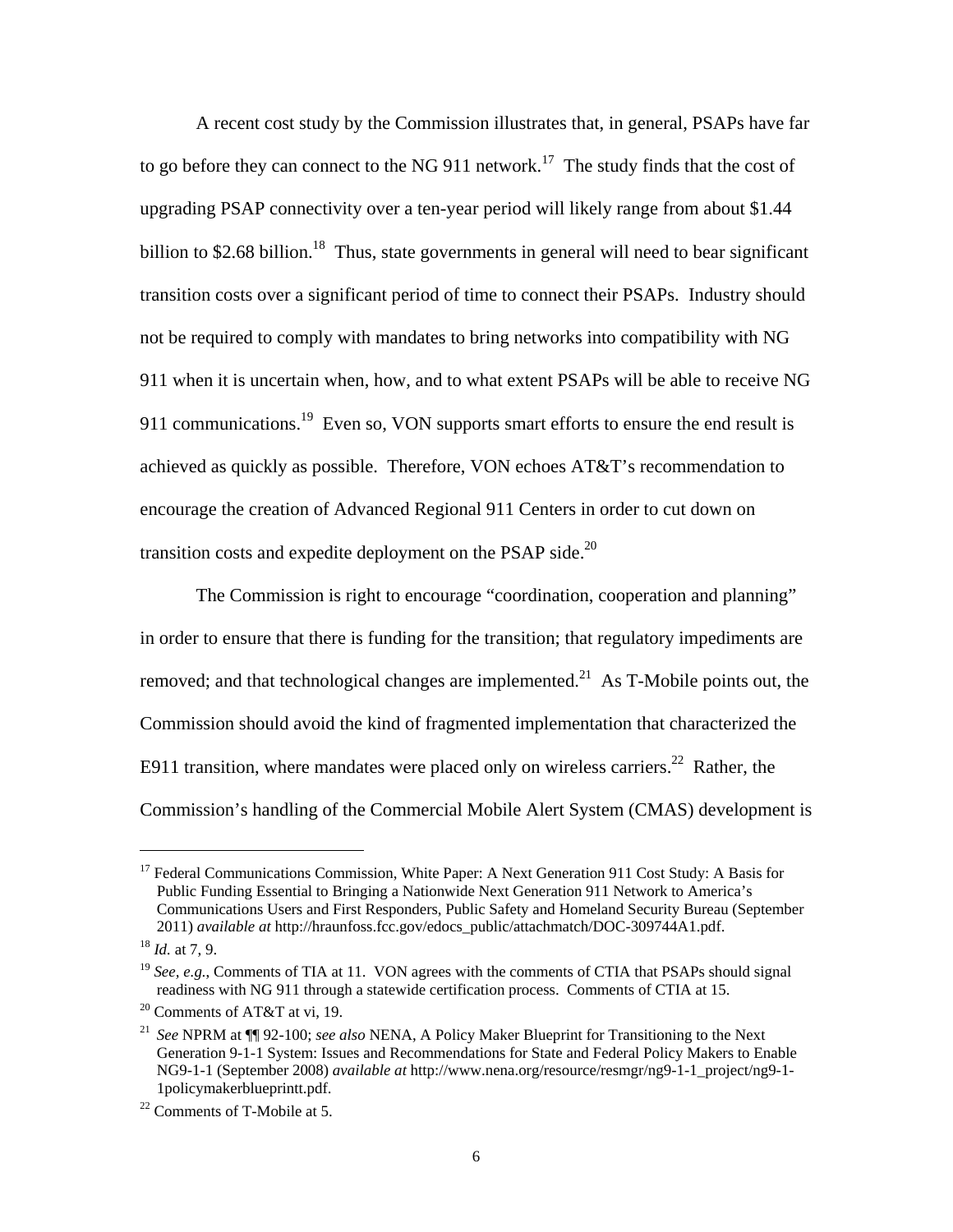a better model for NG 911. In adopting CMAS regulations, the Commission permitted carriers to elect to participate.<sup>23</sup> From a carrier's perspective, competitive pressures drove them to participate instead of mandates insisted on by other stakeholders. Coordinated innovation by PSAPs and by state and local regulators, as well as telecommunications service providers and national actors, is an indispensible part of transitioning to NG 911.

Until a reliable and uniform system is operational, public education will continue to be a critical component of the Commission's efforts to advance NG  $911.^{24}$  VON and its members have long advocated for educating consumers about how best to reach 911 and limitations on 911 services, so that individuals can quickly and reliably access emergency services. Further complicating matters for consumers, technical capabilities will vary from PSAP to PSAP. VON supports a Commission-led public awareness campaign about NG 911, once those capabilities begin to become available.

# **C. An E911 Technical Advisory Group Should be Established to Resolve Location Availability and Accuracy Issues Associated with Locating Applications Connecting to PSAPs**

The Commission asks for comment on whether it should adopt any incentives for the development of NG 911 solutions or if it should wait until standards are more universally adopted.<sup>25</sup> VON recommends that the Commission wait until solutions are more universally adopted, as industry activity would be the best path forward. For example, an E911 Technical Advisory Group ("ETAG") is needed to solve the

<sup>23</sup> *See* Comments of T-Mobile at 8.

<sup>&</sup>lt;sup>24</sup> See Comments of TIA at 12; Comments of Texas 9-1-1 Alliance at 14; Comments of PSCO at 7; Comments of AT&T at iii.<br><sup>25</sup> NPRM at ¶ 89.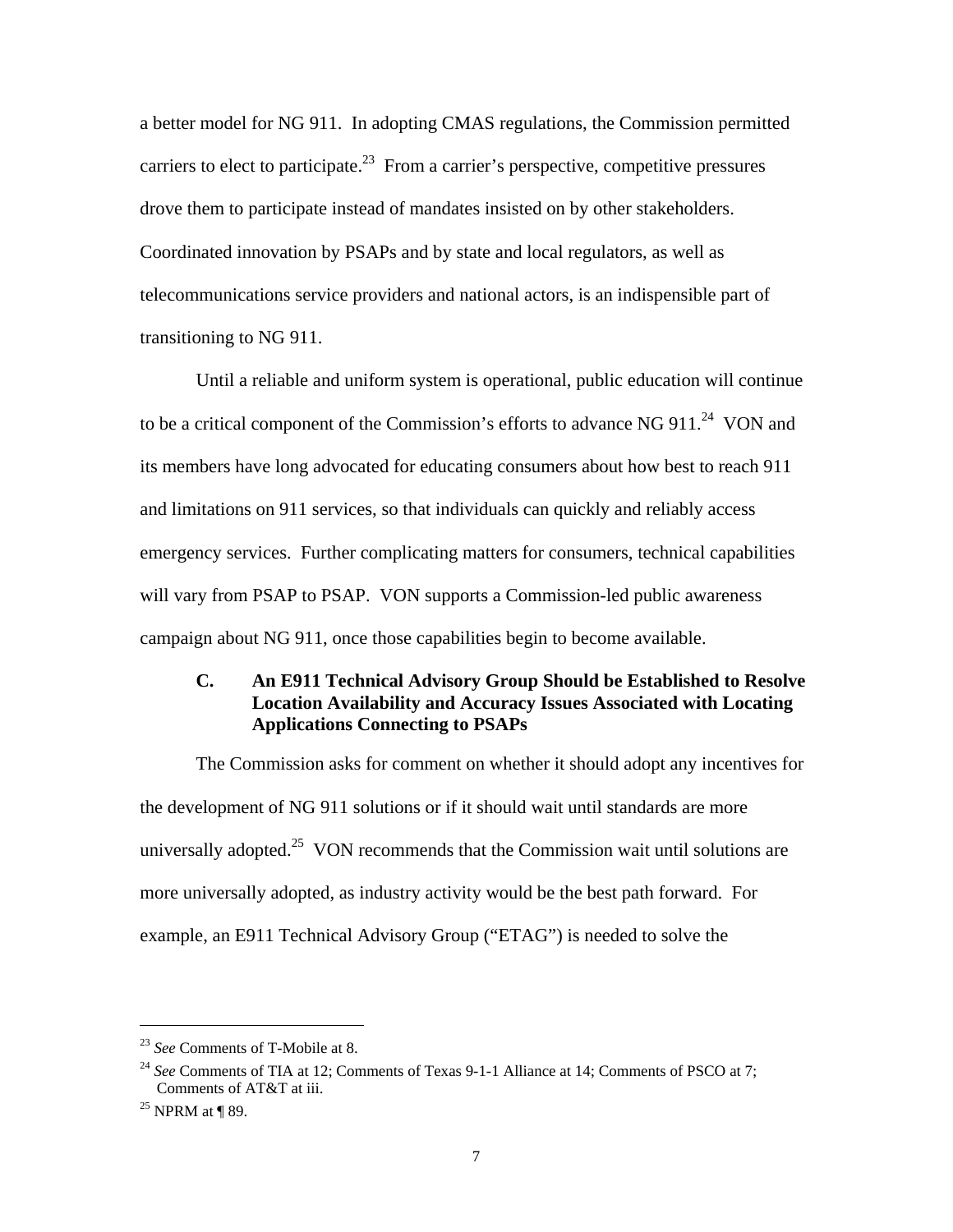outstanding location problems.<sup>26</sup> The Commission will likely be unable to resolve the location accuracy issues inherent in an IP environment without significant input from industry experts from all parts of the Internet ecosystem. Neither the Commission nor existing standards organizations have the technological breadth or depth to address the complexities involved in resolving these issues. Therefore, a new ETAG consisting of broadband network providers, application providers and others should be convened to appropriately address the location of callers using IP-based services.

#### **D. Overlap with CVAA and EAAC**

The Commission seeks comment on the relationship between this proceeding and the implementation of Twenty-First Century Communications and Video Accessibility Act ("CVAA") and the work of the EAAC.<sup>27</sup> Since the EAAC report was included in the NG 911 record (Docket No. 10-255) in December, to the extent that the Commission seeks to explore issues raised in the report or pursue rules as an outgrowth of the report, VON supports Verizon's request that the Commission seek comment on it.<sup>28</sup> VON appreciates EAAC's hard work in bringing diverse stakeholders together to address these issues. However, interested parties should have the opportunity to respond to its recommendations because the report represents only a handful of industry participants.

Affected parties have varying views on the issues addressed in the report, so the Commission would have an incomplete record if many of these important views go unexpressed. Even many of the EAAC participants raised concerns with the report, but because these issues went unresolved, they were not included in the report. As a result,

<sup>26</sup> *See* CSRIC, Working Group 4C, Technical Options for E9-1-1 Location Accuracy, Final Report at 60; Comments of TIA at 13-16; Comments of APCO at 3-4.

 $27$  NPRM at ¶ 114.

<sup>28</sup> Comments of Verizon at 28-30.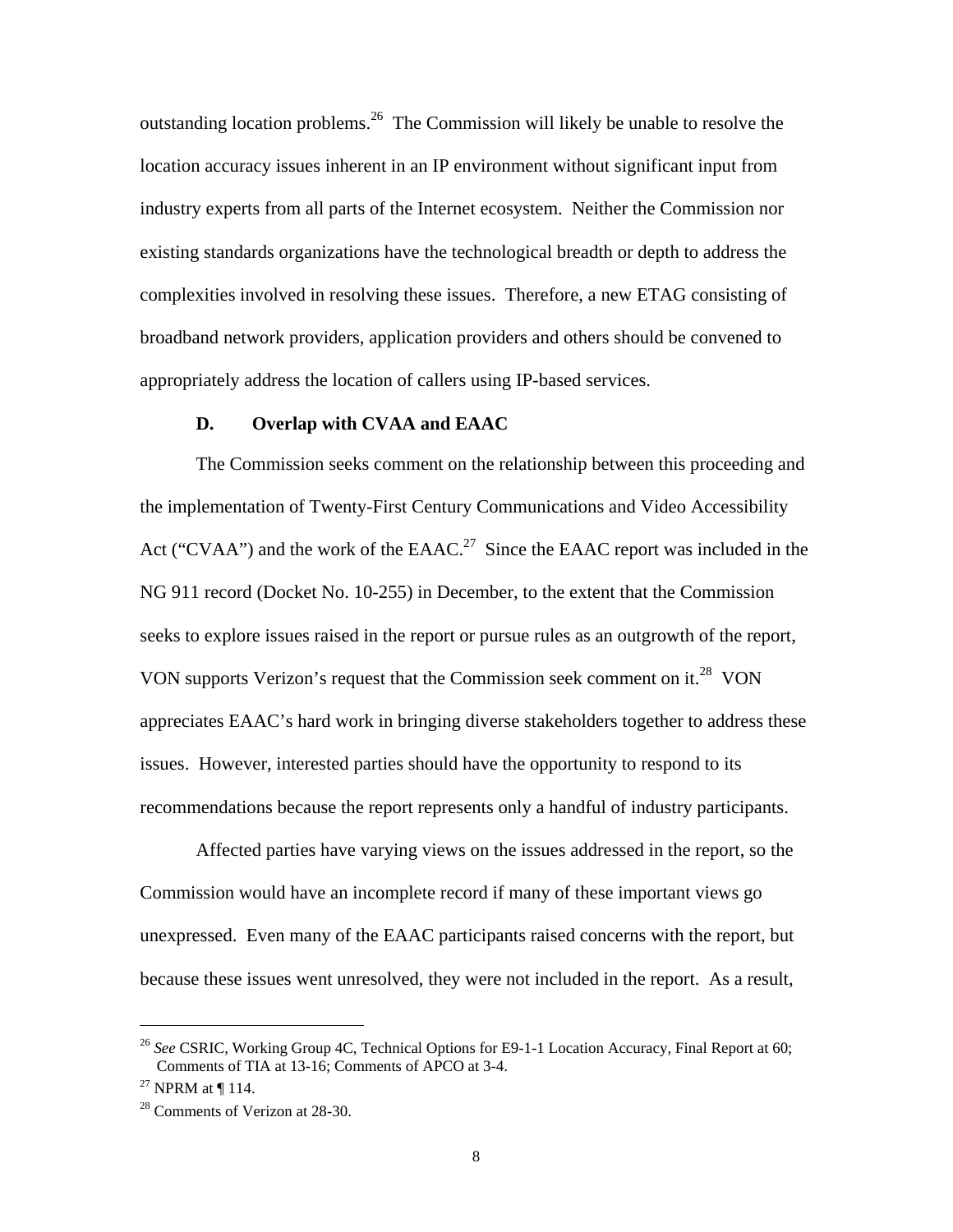the recommendations are presented without the appropriate context. In addition, a number of the recommendations go beyond the Commission's authority under the CVAA.<sup>29</sup> In light of these considerations, the Commission cannot simply adopt the EAAC recommendations without a full and fair opportunity for all interested parties to comment.

Conceiving of RTT as the "equivalent" of voice, *i.e.*, as the accessibility solution for voice communications, rather than simply as a text-based form of communication, will limit the potential commercial deployment of RTT and risk the introduction of security vulnerabilities. Therefore, the Commission should not adopt the EAAC recommendations to the extent that they would require providers to imbue all RTT products with disability access.30

#### **E. The Commission Should not Adopt RTT as an Accessibility Solution for Voice Communications**

Although RTT may someday be an option for reaching emergency services personnel in a fully deployed NG 911 network, RTT as designed in the RFC 4103 standard has significant limitations as an accessibility solution.<sup>31</sup> First, as a general observation, VON supports Neustar's contention that special purpose mechanisms for people with disabilities do not work well as accessibility solutions; rather, general

<sup>29</sup> *See, e.g.*, Emergency Access Advisory Committee (EAAC) Report and Recommendations, at 28-29 (filed Dec. 12, 2011) ("Recommendation T1.2: Interim Mobile Text Solution: . . .") (EAAC Report); *see also* Comments of AT&T at iv, 21 (stating that the Commission has failed to articulate either direct or ancillary jurisdiction over NG 911 services).

 $30$  For example, the EAAC report recommends that the FCC adopt requirements that ensure the quality of video, text and voice is sufficient to provide usability to individuals with disabilities. To the extent that this recommendation would require such a minimum level of quality for all types of products, VON Coalition disagrees. *See* Comments of the Voice on the Net Coalition, *In the Matter of Accessible Mobile Phone Options for People Who are Deaf, Blind, or Have Low Vision*, CG Docket No. 10-45, at 7 (filed Apr. 25, 2011); EAAC Report at 23.

<sup>31</sup> *See* ATIS Interim Non-Voice Emergency Services (INES) Report and Recommendations (filed Dec. 20, 2011) at 41-42 (describing the challenges of a system where RTT messages are converted to TTY).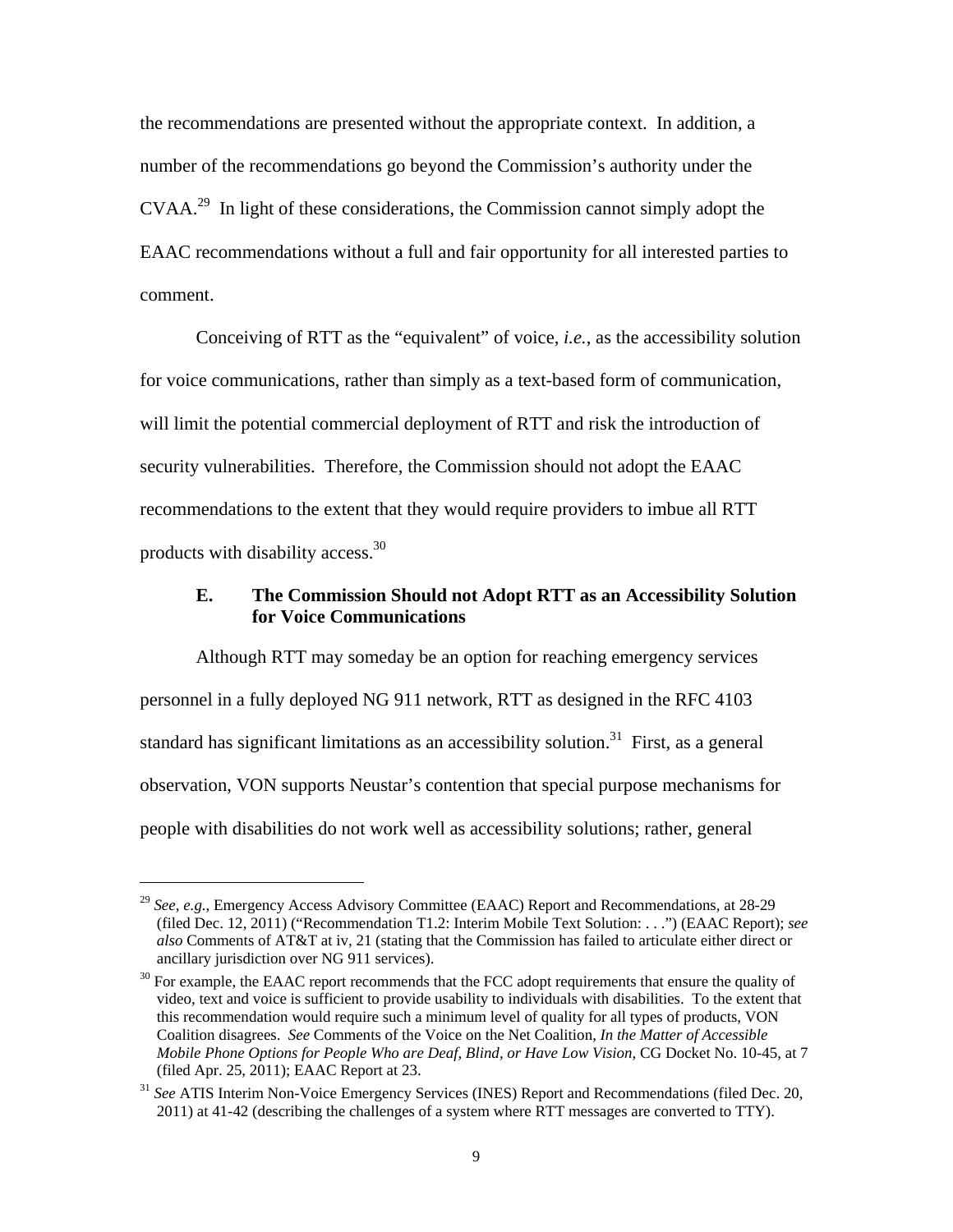purpose mechanisms are preferable. As Neustar notes, "[i]t is not that line-at-a-time IM is better than RTT; rather it's that everyone uses line-at-a-time. People with disabilities will get more out of using what everyone else uses than they will from a mechanism created just for them."32 This line of reasoning suggests that RTT, if it is to be supported at all, should be introduced as a feature of Instant Messaging ("IM")—rather than VoIP so it can enable backward compatibility with mainstream IM services and standards and, thus, be part of a tool used by "everyone" rather than a special-purpose one-off functionality for persons with disabilities.

Second, in the transitional period to NG 911, RTT as an emergency accessibility solution is particularly problematic because RTT presumes interaction with PSAP TTY/TDDs. However, with the severe decline in TTY/TDD usage for emergency calling generally, it has been documented that many PSAPs currently are handling only a small number of TTY/TDD calls.<sup>33</sup> Given these circumstances, many PSAPs do not have the physical and human infrastructure necessary to handle RTT-to-TTY/TDD translation and cannot necessarily be assumed to have the capability to operate at a much higher level of usage. As a result, before proceeding with the RTT to TTY/TDD gateway approach, it would be important to assess the current level of TTY/TDD usage for 911 calling, as well as PSAP operational readiness for TTY/TDD calling.<sup>34</sup>

<sup>32</sup> Comments of Neustar at 7.

<sup>33</sup> *See* Comments of Neustar at 6, n.7.

<sup>34</sup> *See* Comments of 4G Americas at 6 ("If the Commission were to mandate standalone RTT for emergency services, network operators would have to undertake additional development and testing efforts before deploying that service").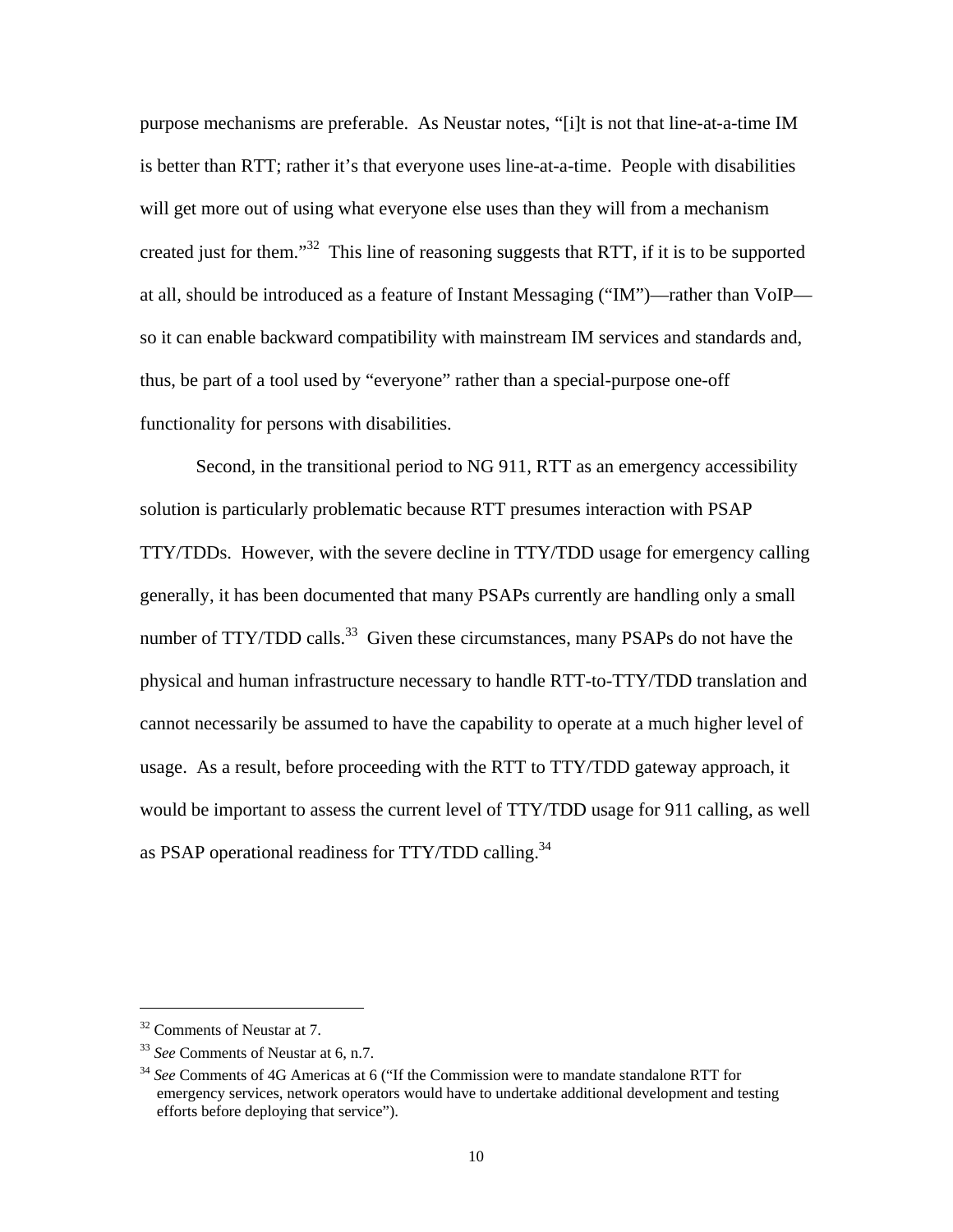Moreover, during a transition period where RTT—as defined in the RFC 4103 standard—is conveyed using session initiated protocol ("SIP")<sup>35</sup> trunking services rather than direct connection to the PSAP, it will encounter incompatibilities with carrier infrastructure, such as support within Session Border Controllers ("SBCs"). Therefore, a RTT solution is not appropriate for supporting calls to PSAPs during the transition period to NG 911.

Finally, it is rare for the Commission to mandate a particular technological standard, and in the case of RTT it would be particularly bad public policy for the Commission to mandate a SIP-based RTT standard. In the NPRM's Technical Background section, the Commission discusses the various protocols that support IPbased messaging, including SIP.<sup>36</sup> SIP-based text messaging runs counter to the direction of the industry today. While most VoIP functionality today is deployed using SIP, consumer instant messaging services are adopting alternatives to SIP-based text messaging. Enterprise unified communications vendors who initially supported SIPbased instant messaging have now added support for other standards and are increasingly emphasizing those alternatives. In addition, government agencies—including parts of the U.S. government (*e.g.*, the Defense Information Systems Agency) have, through their procurement policies, required text messaging standards that are not SIP-based. Therefore, any obligation to deploy an approach that runs counter to trends in both industry and government is bad public policy and a poor use of industry and government resources. If there is a need to support RTT, the better course of action is for the

<sup>&</sup>lt;sup>35</sup> SIP is an IETF application-layer control (signaling) protocol for creating, modifying, and terminating sessions with one or more participants.<br><sup>36</sup> NPRM at ¶ 29.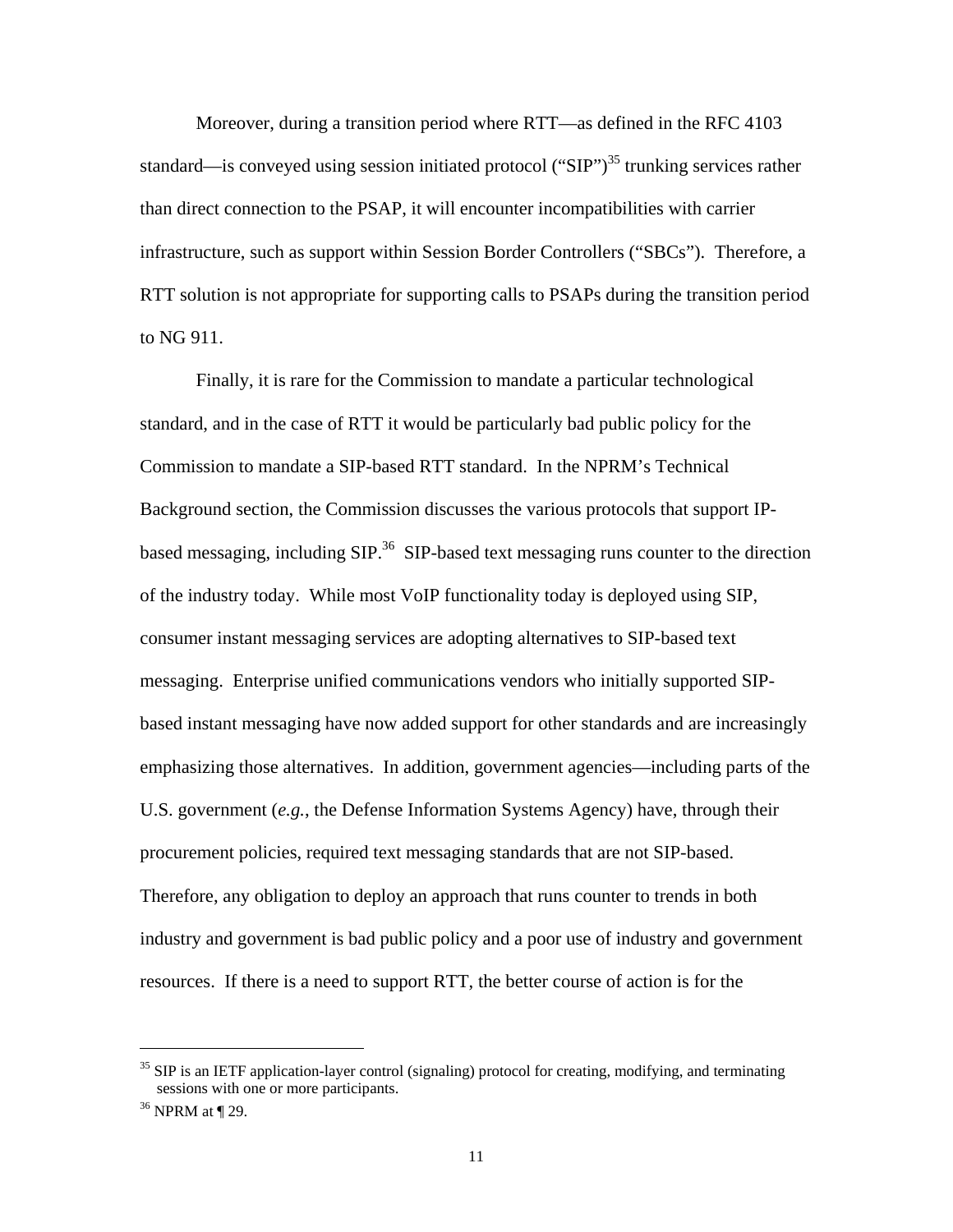Commission to work with industry to leverage existing messaging trends to enable more widespread—and faster—deployment of RTT functionality.

There are also significant security risks associated with the RFC 4103 RTT standard. To avoid the potential for SPAM, IP-based text messaging features typically incorporate consent mechanisms (*e.g.*, approval of presence subscription prior to allowing an IM to be displayed) or include per-message charges sufficient to discourage those who would send SPAM. If RFC 4103 is implemented in general use without permessage charges or presence integration, there is a significant potential for introduction of SPAM over RTT. In contrast, if RTT can be integrated as part of existing text messaging systems, providers and users can avoid this problem by leveraging the existing consent mechanisms for the RTT feature.